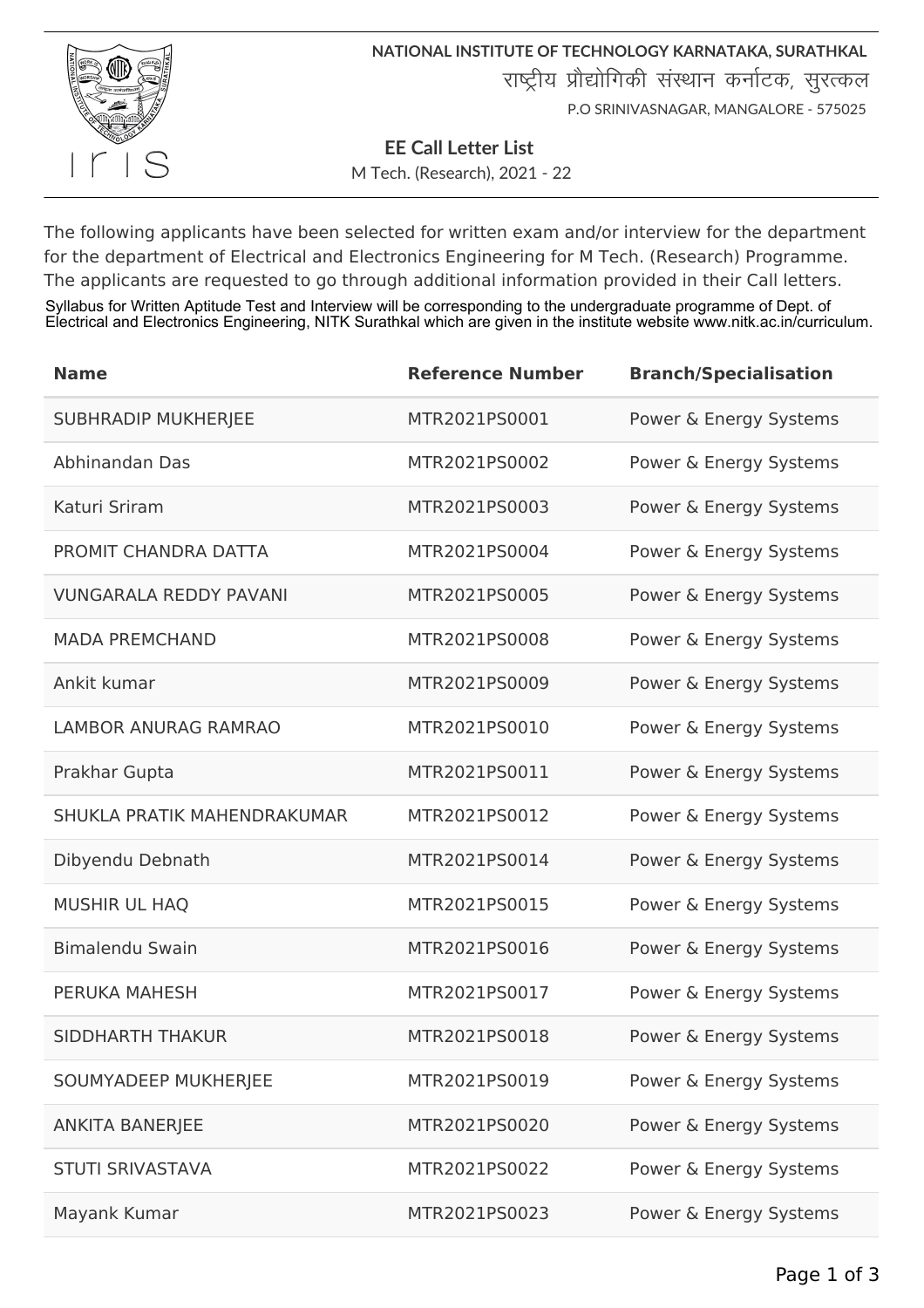

**NATIONAL INSTITUTE OF TECHNOLOGY KARNATAKA, SURATHKAL**

राष्ट्रीय प्रौद्योगिकी संस्थान कर्नाटक, सुरत्कल

P.O SRINIVASNAGAR, MANGALORE - 575025

## **EE Call Letter List** M Tech. (Research), 2021 - 22

| Sandhya Rani<br>Name        | MTR2021PS0024<br>Reference Number | Power & Energy Systems<br><b>Branch/Specialisation</b> |
|-----------------------------|-----------------------------------|--------------------------------------------------------|
| Abhijit Keshri              | MTR2021PS0025                     | Power & Energy Systems                                 |
| <b>ANINDRA MONDAL</b>       | MTR2021PS0026                     | Power & Energy Systems                                 |
| <b>ASWIN C VENU</b>         | MTR2021PS0027                     | Power & Energy Systems                                 |
| <b>SHUBHAM KUMAR</b>        | MTR2021PS0028                     | Power & Energy Systems                                 |
| ARPAN KUMAR SAMANTA         | MTR2021PS0029                     | Power & Energy Systems                                 |
| <b>KAPIL MATORIA</b>        | MTR2021PS0030                     | Power & Energy Systems                                 |
| <b>DEBARGHYA SINHA ROY</b>  | MTR2021PS0031                     | Power & Energy Systems                                 |
| Patil Harshavardhan Bajirao | MTR2021PS0032                     | Power & Energy Systems                                 |
| <b>ELDHO NAVEEN JOSE</b>    | MTR2021PS0033                     | Power & Energy Systems                                 |
| <b>AMMU S BHARGAV</b>       | MTR2021PS0034                     | Power & Energy Systems                                 |
| Samyak Biswas               | MTR2021PS0035                     | Power & Energy Systems                                 |
| Adluri Srikar               | MTR2021PS0036                     | Power & Energy Systems                                 |
| Md Firoze Khaza             | MTS2021PS0037                     | Power & Energy Systems                                 |
| Chandan Kumar               | MTR2021PS0038                     | Power & Energy Systems                                 |
| Pritish patra               | MTR2021PS0039                     | Power & Energy Systems                                 |
| Shivani Sanjay Pradhan      | MTR2021PS0040                     | Power & Energy Systems                                 |
| <b>Prateek Pandey</b>       | MTR2021PS0041                     | Power & Energy Systems                                 |

## **Head Of Department Electrical and Electronics Engineering**